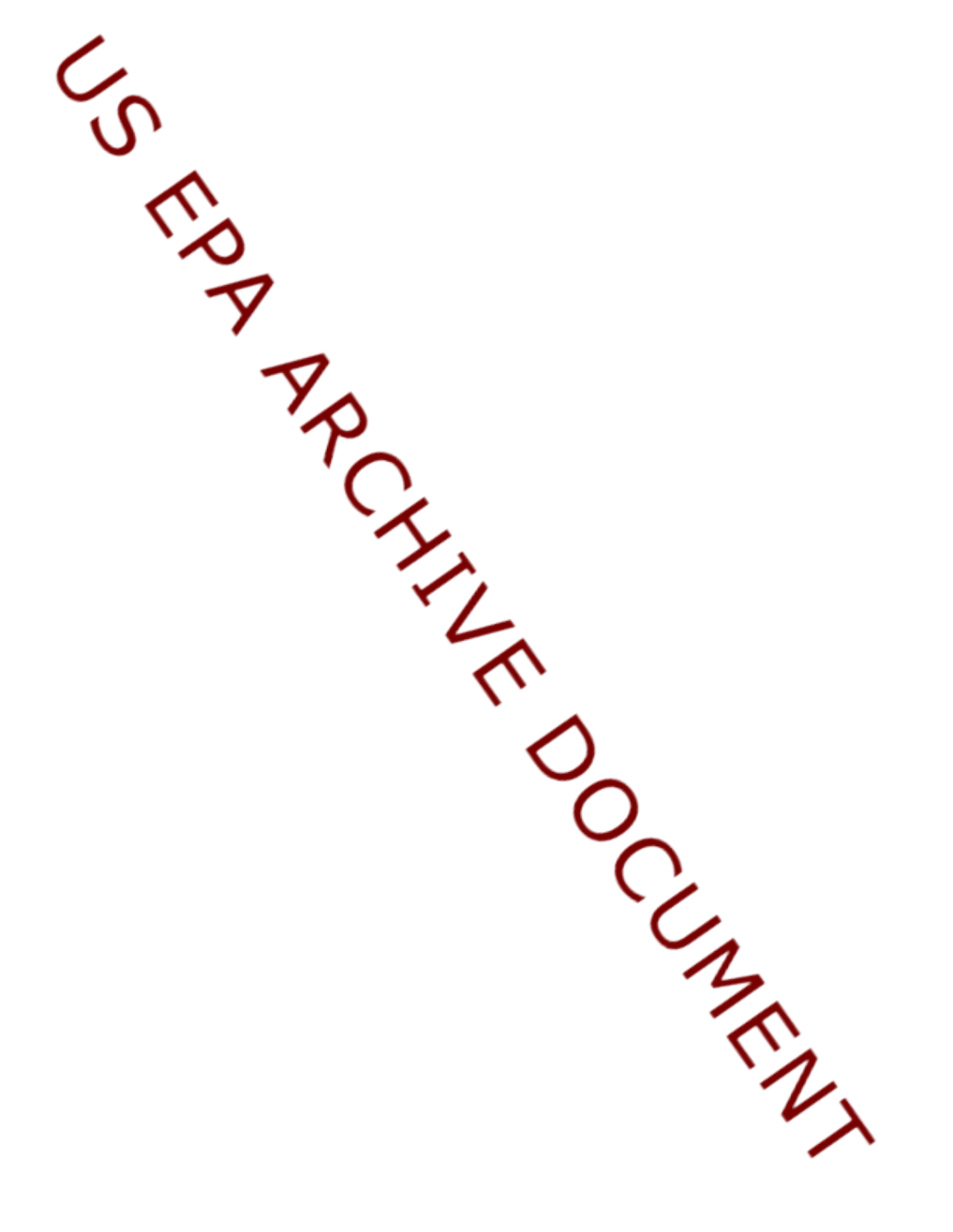![](_page_1_Picture_0.jpeg)

#### **UNITED STATES ENVIRONMENTAL PROTECTION AGENCY**  Office of Research and Development Washington, D.C. 20460

![](_page_1_Picture_2.jpeg)

### **ENVIRONMENTAL TECHNOLOGY VERIFICATION PROGRAM VERIFICATION STATEMENT**

| <b>TECHNOLOGY TYPE:</b>           | <b>FIELD-PORTABLE GAS CHROMATOGRAPH</b>                                  |
|-----------------------------------|--------------------------------------------------------------------------|
| APPLICATION:                      | MEASUREMENT OF CHLORINATED VOLATILE ORGANIC<br><b>COMPOUNDS IN WATER</b> |
| <b>TECHNOLOGY NAME:</b>           | <b>Scentograph Plus II</b>                                               |
| <b>COMPANY</b><br><b>ADDRESS:</b> | Sentex Systems, Inc.<br>553 Broad Ave.<br>Ridgefield, NJ 07657           |
| PHONE:                            | $(201)$ 945-3694                                                         |

## **PROGRAM DESCRIPTION**

The U.S. Environmental Protection Agency (EPA) created the Environmental Technology Verification (ETV) Program to facilitate the deployment of innovative environmental technologies through performance verification and information dissemination. The goal of the ETV Program is to further environmental protection by substantially accelerating the acceptance and use of improved and cost-effective technologies. The ETV Program is intended to assist and inform those involved in the design, distribution, permitting, and purchase of environmental technologies.

Under this program, in partnership with recognized testing organizations, and with the full participation of the technology developer, the EPA evaluates the performance of innovative technologies by developing demonstration plans, conducting field tests, collecting and analyzing the demonstration results, and preparing reports. The testing is conducted in accordance with rigorous quality assurance protocols to ensure that data of known and adequate quality are generated and that the results are defensible. The EPA National Exposure Research Laboratory, in cooperation with Sandia National Laboratories, the testing organization, evaluated field-portable systems for monitoring chlorinated volatile organic compounds (VOCs) in water. This verification statement provides a summary of the demonstration and results for the Sentex Systems, Inc. Scentograph Plus II, field-portable gas chromatograph (GC).

#### **DEMONSTRATION DESCRIPTION**

The field demonstration of the Scentograph Plus II portable GC was held in September 1997. The demonstration was designed to assess the ability of the instrument to detect and measure chlorinated VOCs in groundwater at two contaminated sites: the Department of Energy's Savannah River Site, near Aiken, South Carolina, and the McClellan Air Force Base, near Sacramento, California. Groundwater samples from each site were supplemented with performance evaluation (PE) samples of known composition. Both sample types were used to assess instrument accuracy, precision, sample throughput, and comparability to reference laboratory results. The primary target compounds at the Savannah River Site were trichloroethene and tetrachloroethene. At McClellan Air Force Base, the target compounds were trichloroethene, tetrachloroethene, 1,2-dichloroethane, 1,1,2-trichloroethane, 1,2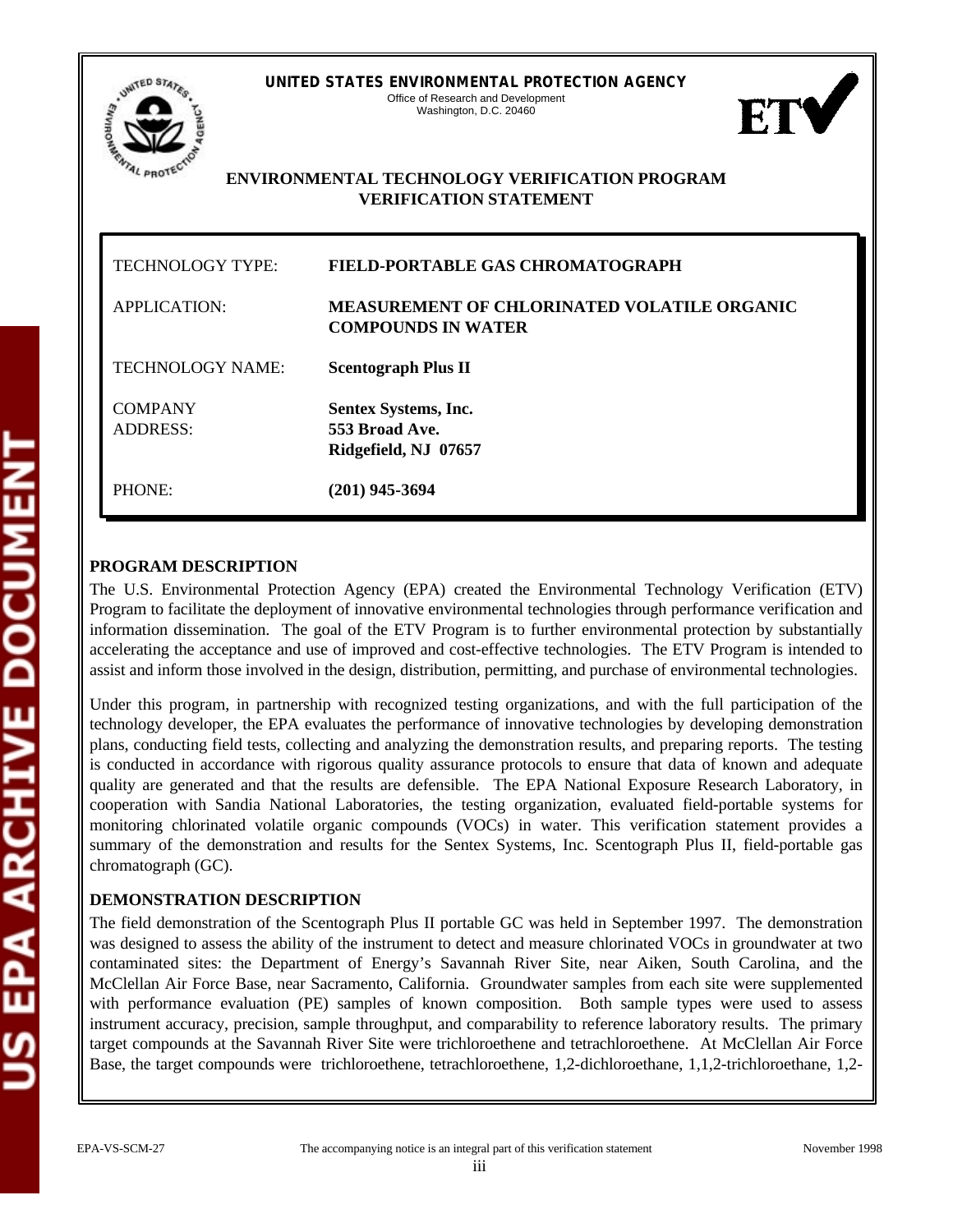dichloropropane, and *trans*-1,3-dichloropropene. These sites were chosen because they contain varied concentrations of chlorinated VOCs and exhibit different climatic and geological conditions. The conditions at these sites are typical, but not inclusive, of those under which this technology would be expected to operate. A complete description of the demonstration, including a data summary and discussion of results, may be found in the report entitled *Environmental Technology Verification Report, Field-Portable Gas Chromatograph, Sentex Systems, Inc., Scentograph Plus II*. (EPA/600/R-98/145).

## **TECHNOLOGY DESCRIPTION**

Gas chromatography with electron capture detection is a proven analytical technology that has been used in environmental laboratories for many years. The gas chromatographic column separates the sample into individual components. The electron capture detector measures a change in electron current from a sealed radioactive source as compounds exit the chromatographic column, move through the detector, and capture electrons. The electron capture detector is particularly sensitive to chlorinated compounds. Compound identification is achieved by matching the column retention time of sample components, run under controlled temperature conditions, to those of standard mixtures run under similar conditions. Quantitation is achieved by comparing the detector response intensity of sample component and standard. A GC offers some potential for identification of unknown components in a mixture; however, a confirmational analysis by an alternative method is often advisable. Portable GC is a versatile technique that can be used to provide rapid screening data or routine monitoring of groundwater samples. In many GC systems, the instrument configuration can also be quickly changed to accommodate different sample matrices such as soil, soil gas, water, or air. As with all field analytical studies, it may be necessary to send a portion of the samples to an independent laboratory for confirmatory analyses.

The Scentograph Plus II consists of three modules: a purge-and-trap unit, a GC, and a notebook computer for instrument control and data acquisition. The entire system weighs about 80 pounds and is about the size of a large suitcase. The units can be easily transported and operated in the rear compartment of a minivan or station wagon. Instrument detection levels for most chlorinated VOCs in water range from 0.1 to 50  $\mu$ g/L. Sample processing and analysis can be accomplished by a chemical technician; however, instrument method development, instrument calibration, and data processing require a higher level of operator experience and training. The recommended training interval for routine sample processing is 1 day for a field technician with limited GC experience. At the time of the demonstration, the baseline cost of the Scentograph Plus II was \$35,000. Operational costs, which take into account consumable supplies, are on the order of \$25 per 8-hour day.

# **VERIFICATION OF PERFORMANCE**

The following performance characteristics of the Scentograph Plus II were observed:

*Sample Throughput:* Throughput was about two samples per hour. This rate includes the periodic analysis of blanks and calibration check samples. The sample throughput rate is influenced by the complexity of the sample, with less complex samples yielding higher throughput rates.

*Completeness:* The Scentograph Plus II reported results for all 165 PE evaluation and groundwater samples provided for analysis at the two demonstration sites.

*Analytical Versatility:* The Scentograph Plus II was calibrated for and detected 59% (19 of 32) of the PE sample VOC compounds in the PE samples provided for analysis at the demonstration. Three pairs of coeluting compounds were encountered with the GC methods used during this demonstration. For the groundwater contaminant compounds for which it was calibrated, the Scentograph Plus II detected 35 of the 62 compounds reported by the reference laboratory at concentration levels in excess of  $1 \mu g/L$ . A total of 68 compounds were detected by the reference laboratory in all groundwater samples.

*Precision:* Precision was determined by analyzing sets of four replicate samples from a variety of PE mixtures containing known concentrations of chlorinated VOCs. The results are reported in terms of relative standard deviations (RSD). The RSDs compiled for all reported compounds from both sites had a median value of 8% and a